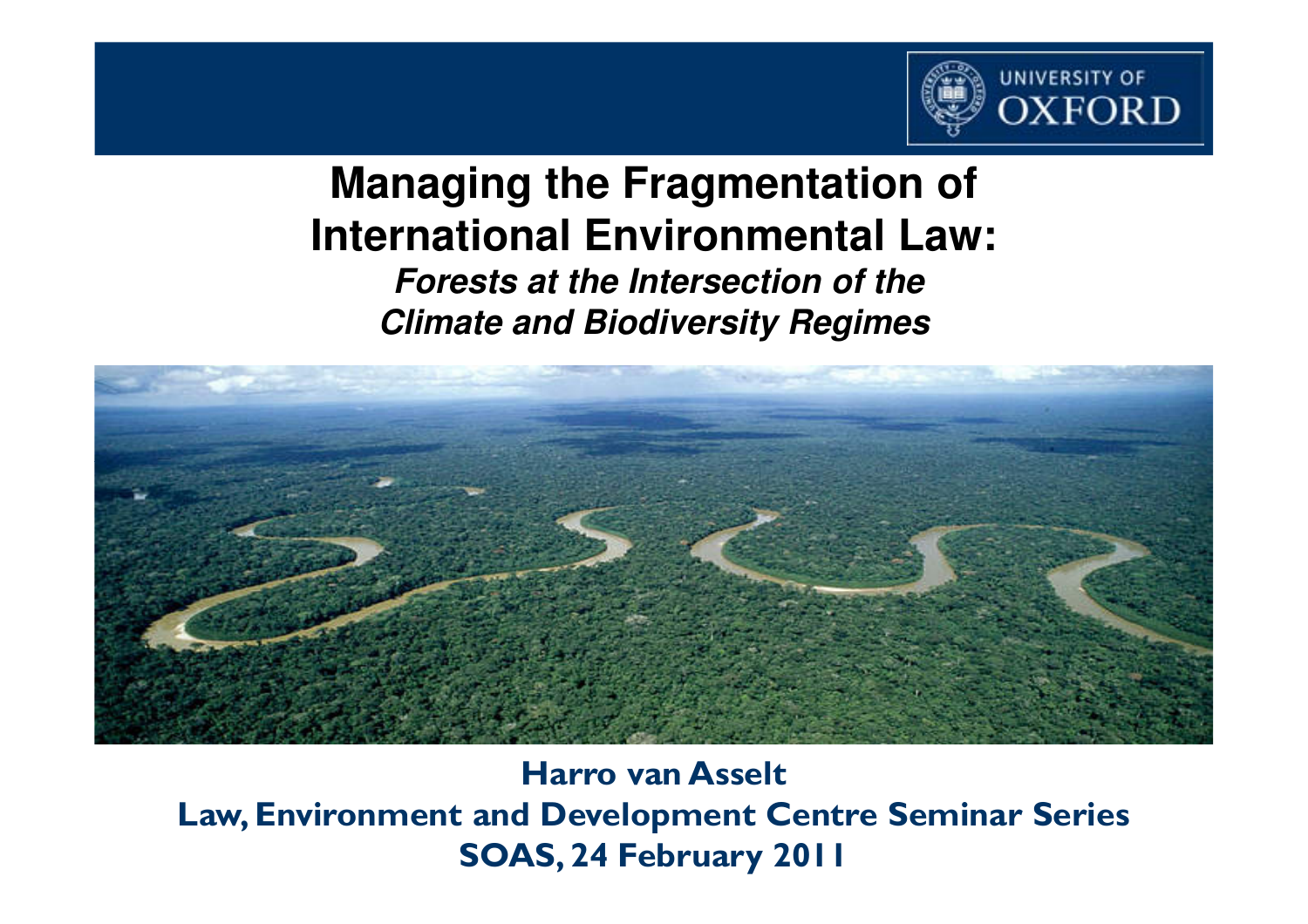## Presentation outline



- •Fragmentation of international (environmental) law
- $\bullet$ Climate change, biodiversity and forests
- $\bullet$  Interactions between the climate and biodiversity regimes
- $\bullet$  Legal techniques and institutional cooperation as management strategies
- $\bullet$ **Conclusions**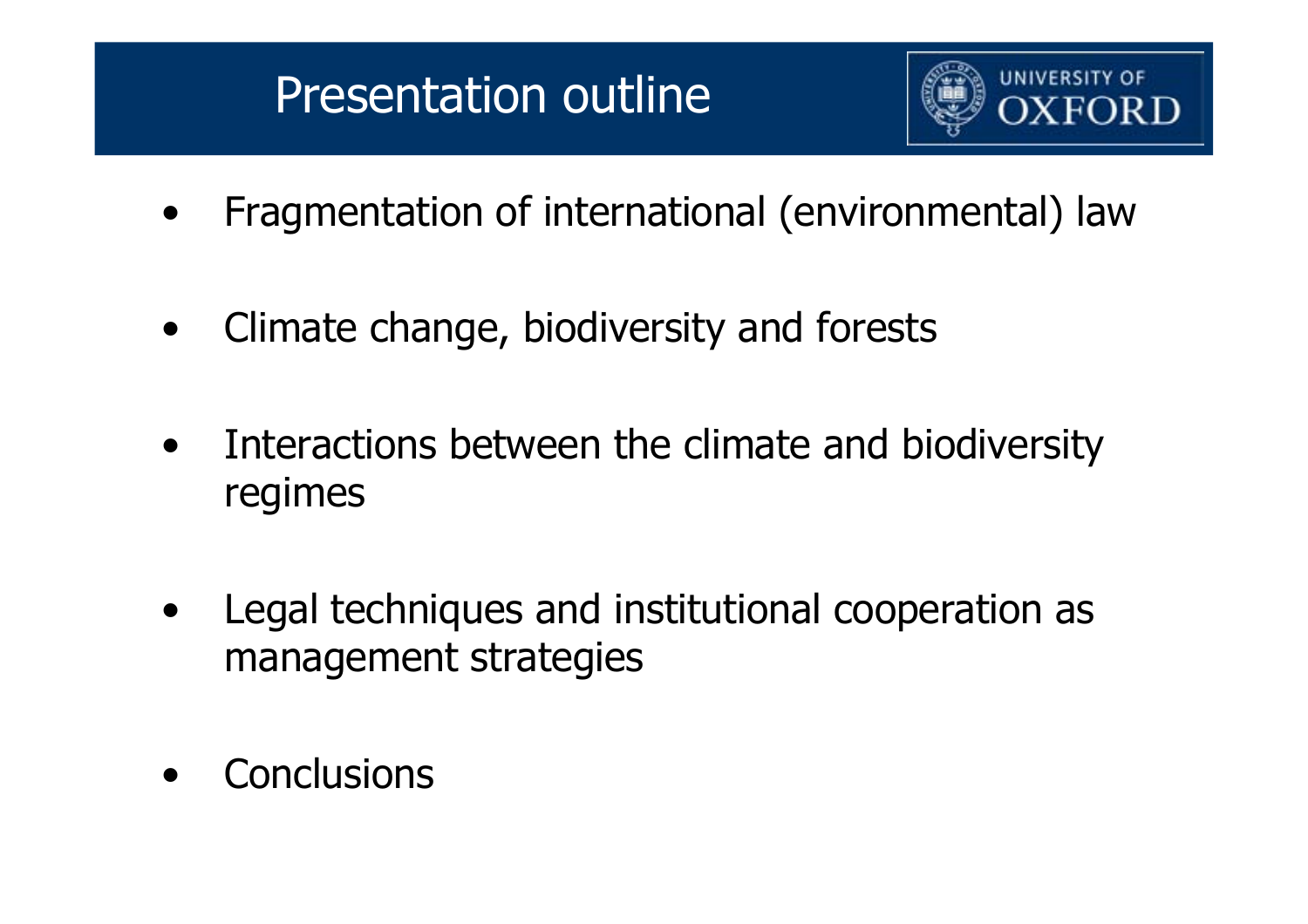## The fragmentation of IEL (1)



#### Framing the debate: the fragmentation of international law

- Promises and pitfalls of diversification and expansion<br>of international law of international law
- Focus on normative conflicts
- Call for methods and techniques to<br>deal with conflicts deal with conflicts

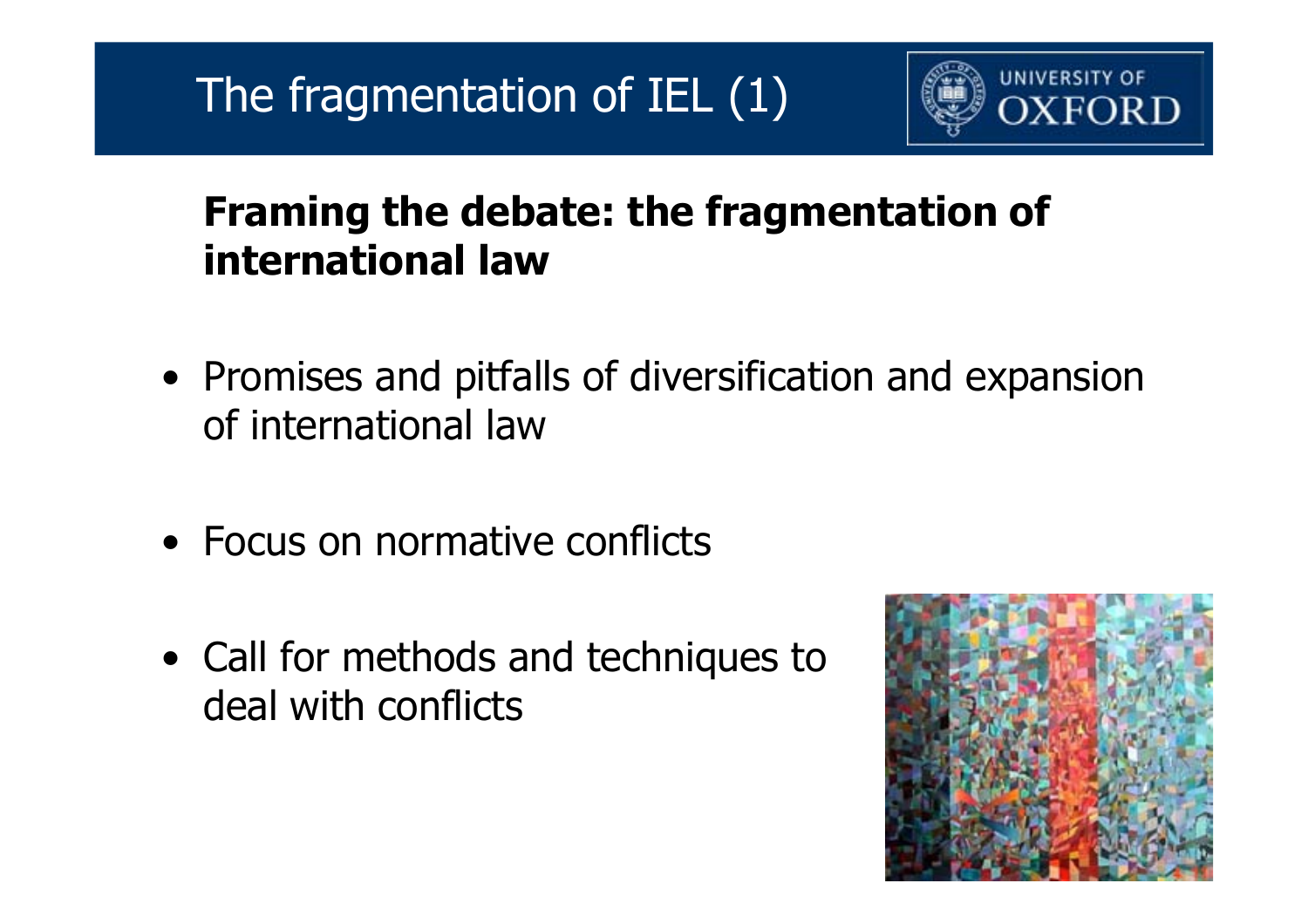# The fragmentation of IEL (2)



#### International environmental law: a special case?

- Treaty congestion: >2500 treaties adopted
- Focus on fragmentation *within* one field of<br>international law international law
	- –Compare to 'trade & …' discussions
- Include potential for synergistic effects<br>Mave away from fague an sanflista a
	- –Move away from focus on conflicts of norms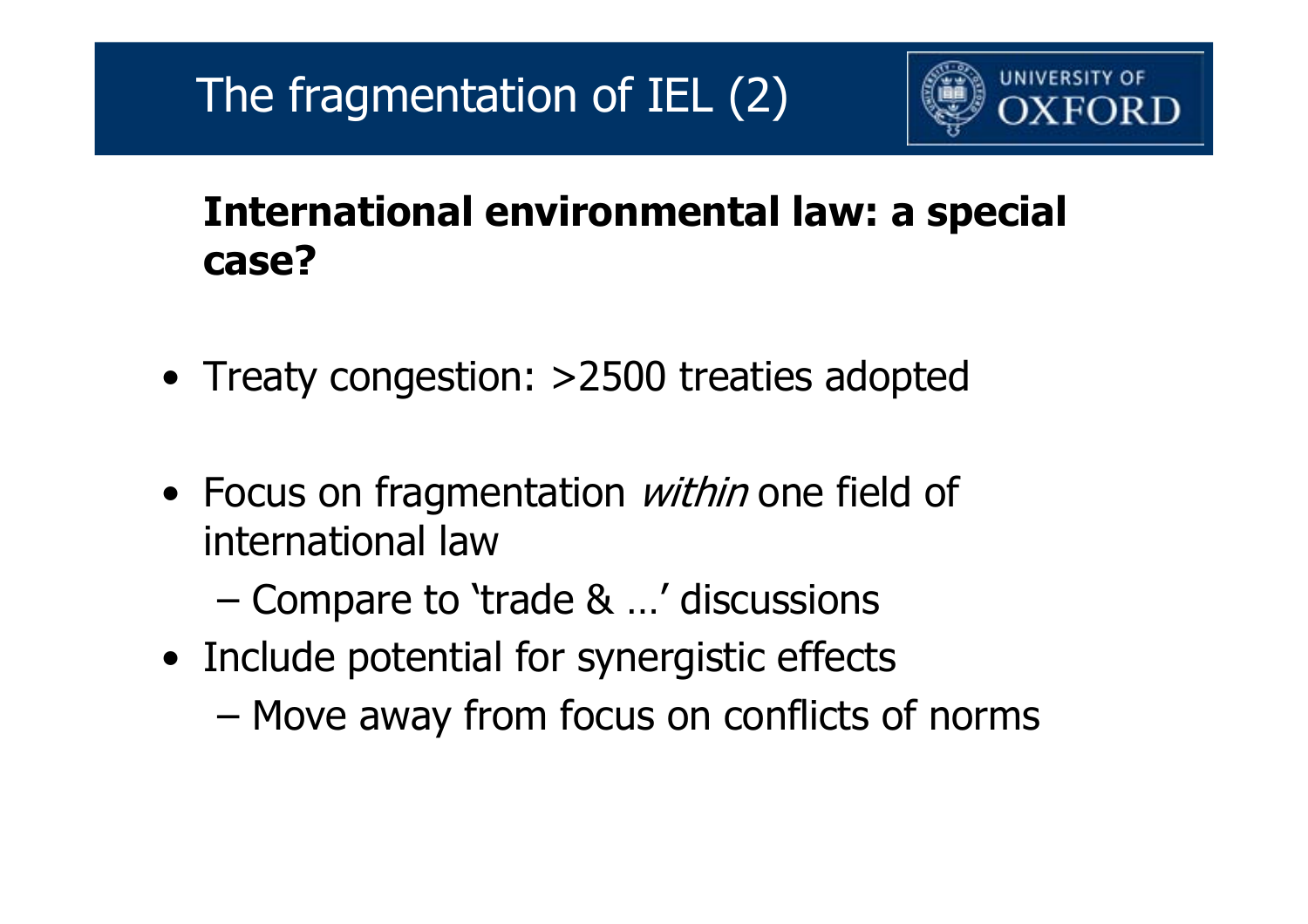The fragmentation of IEL (3)



### Fragmentation of IEL in practice



Questions:

- What are the outcomes of regime interactions?<br>• What are pessibilities and limitations of logal ar
- What are possibilities and limitations of legal and institutional strategies to influence these outcomes?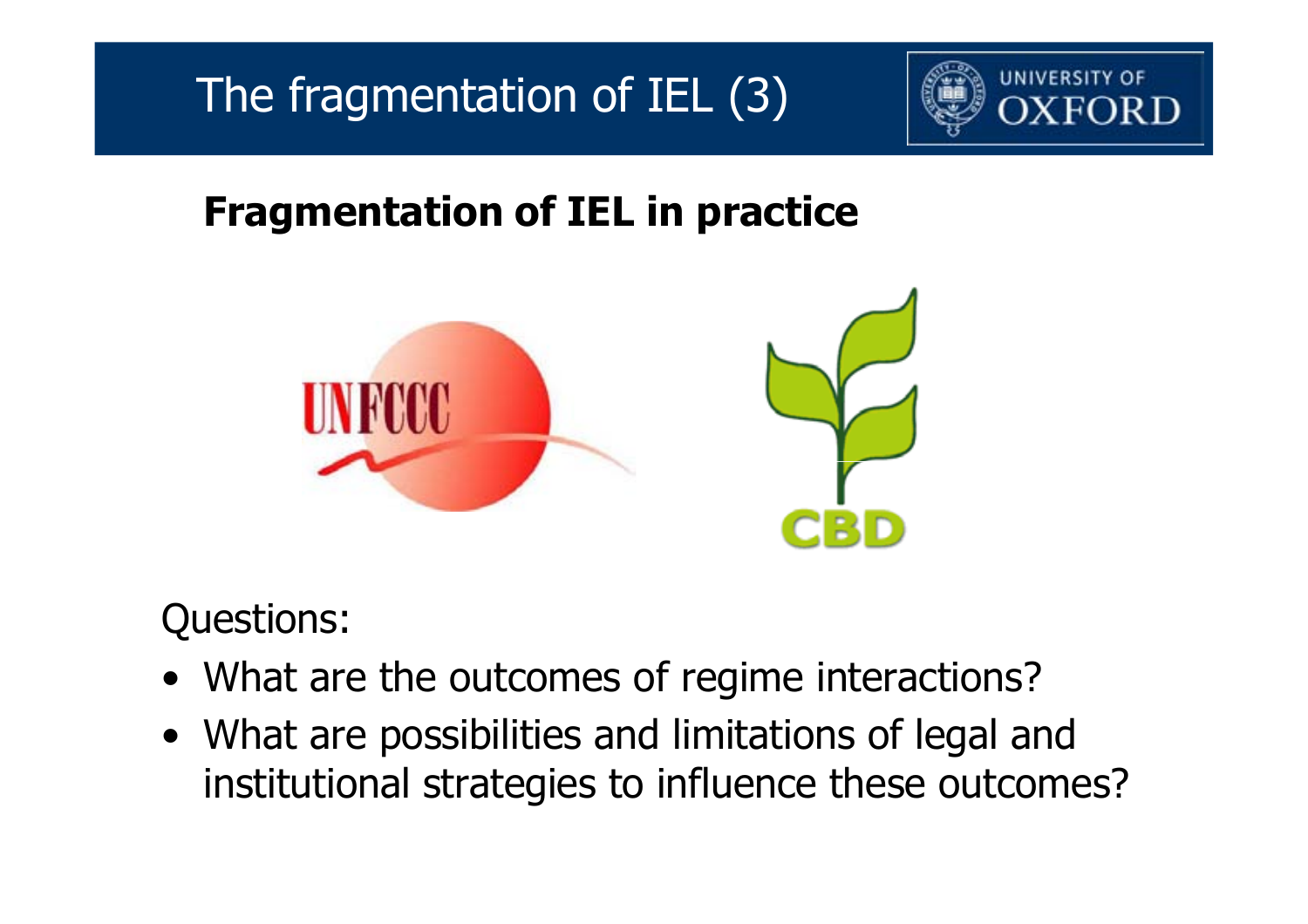## Climate change, biodiversity and forests (1)

- Forests as carbon sinks or sources – $-$  12-20% of global CO 2 $_2$  emissions
- Climate change affects forest biodiversity
- Climate change mitigation and adaptation<br>measures may affect forest hiodiversity measures may affect forest biodiversity
- High biodiversity increases resilience



**UNIVERSITY OF**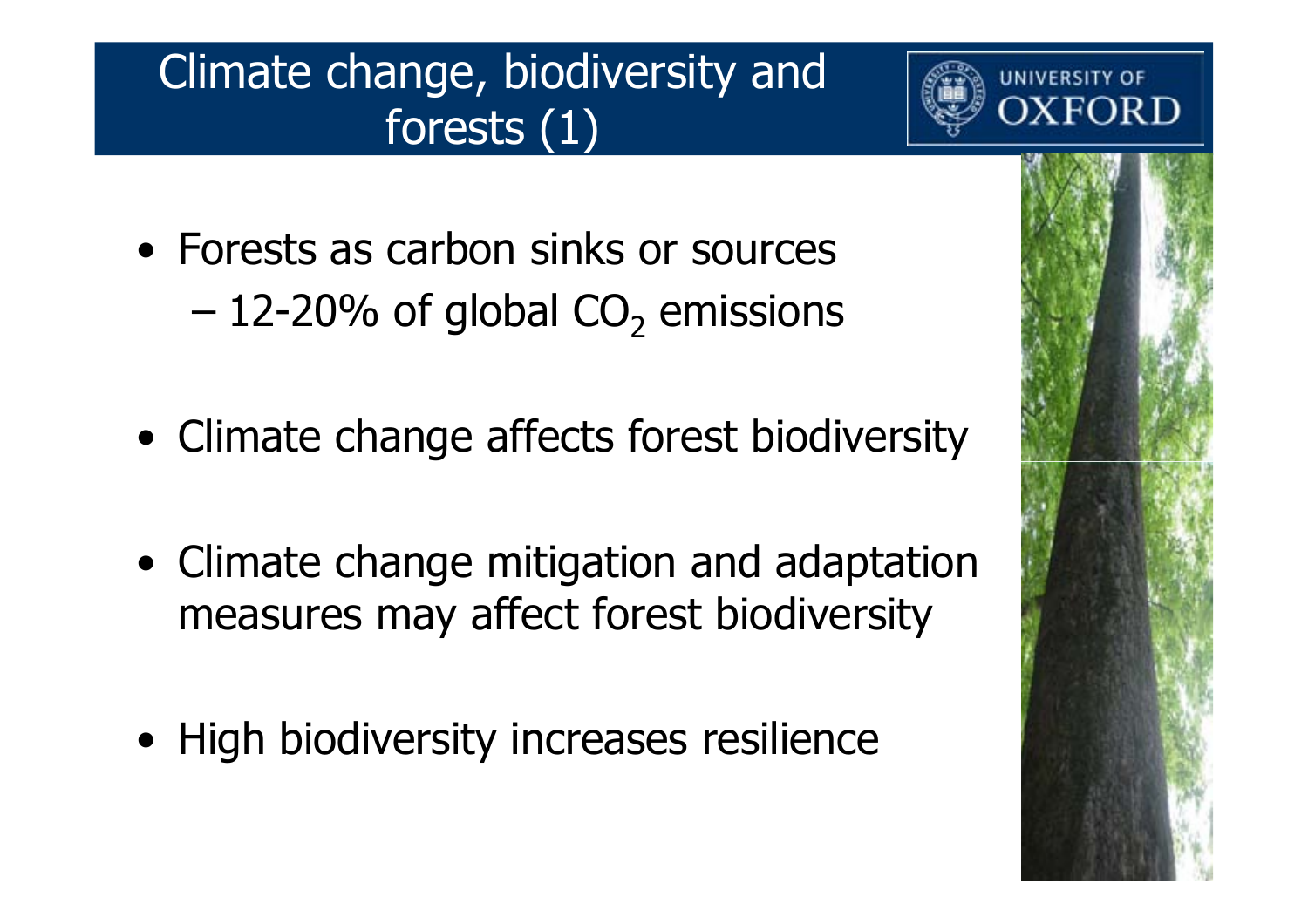## Climate change, biodiversity and forests (2)



## The variety of forest functions

- Carbon sinks and sequestration
- Conservation of<br>hiodiversity/hahi biodiversity/habitat protection
- Habitat for (indigenous)<br>• neonle people
- Natural heritage, cultural and spiritual values
- Wood and non-wood products
- Tourism and recreation<br>• Fts
- Etc.

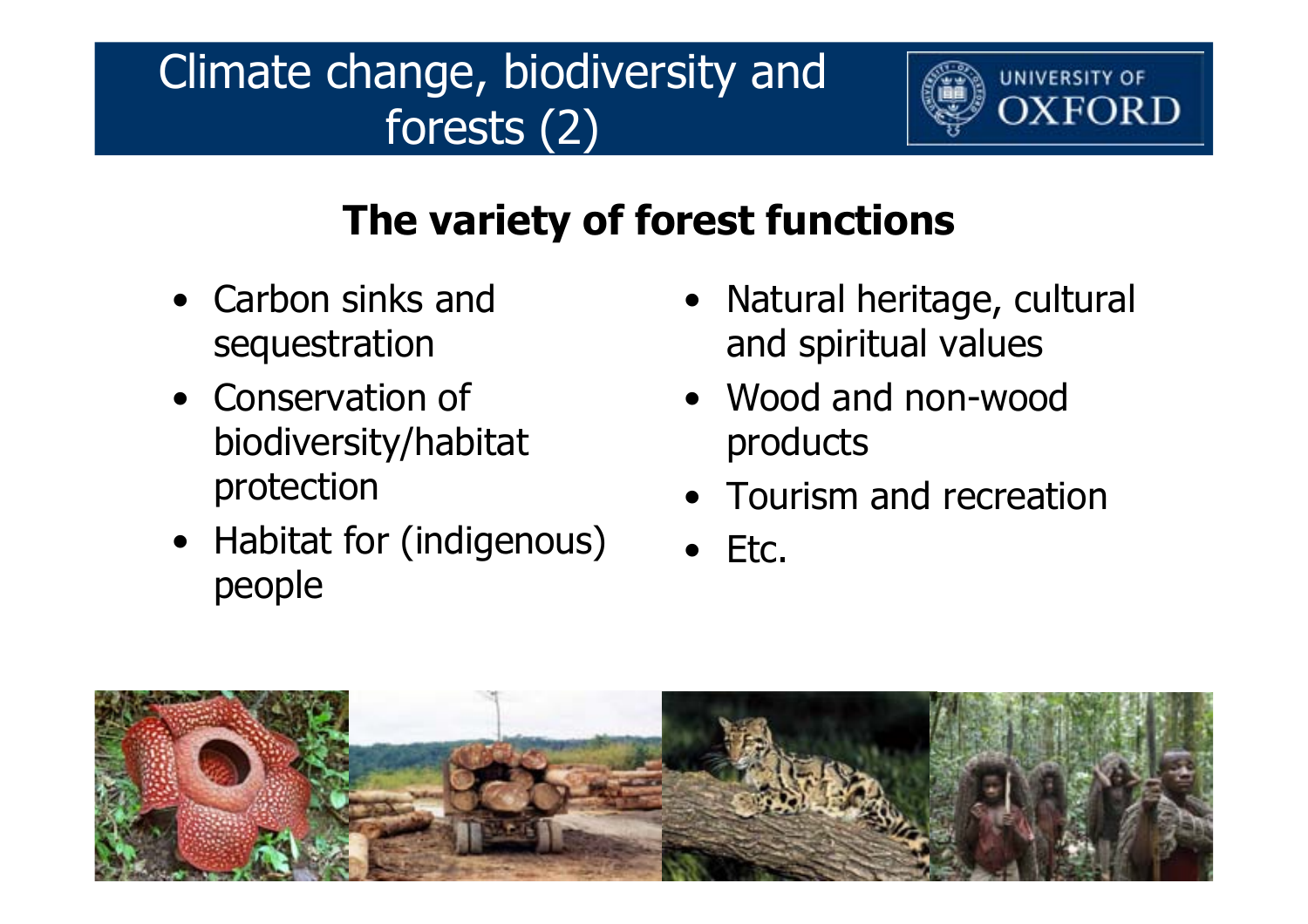## The bigger (governance) picture



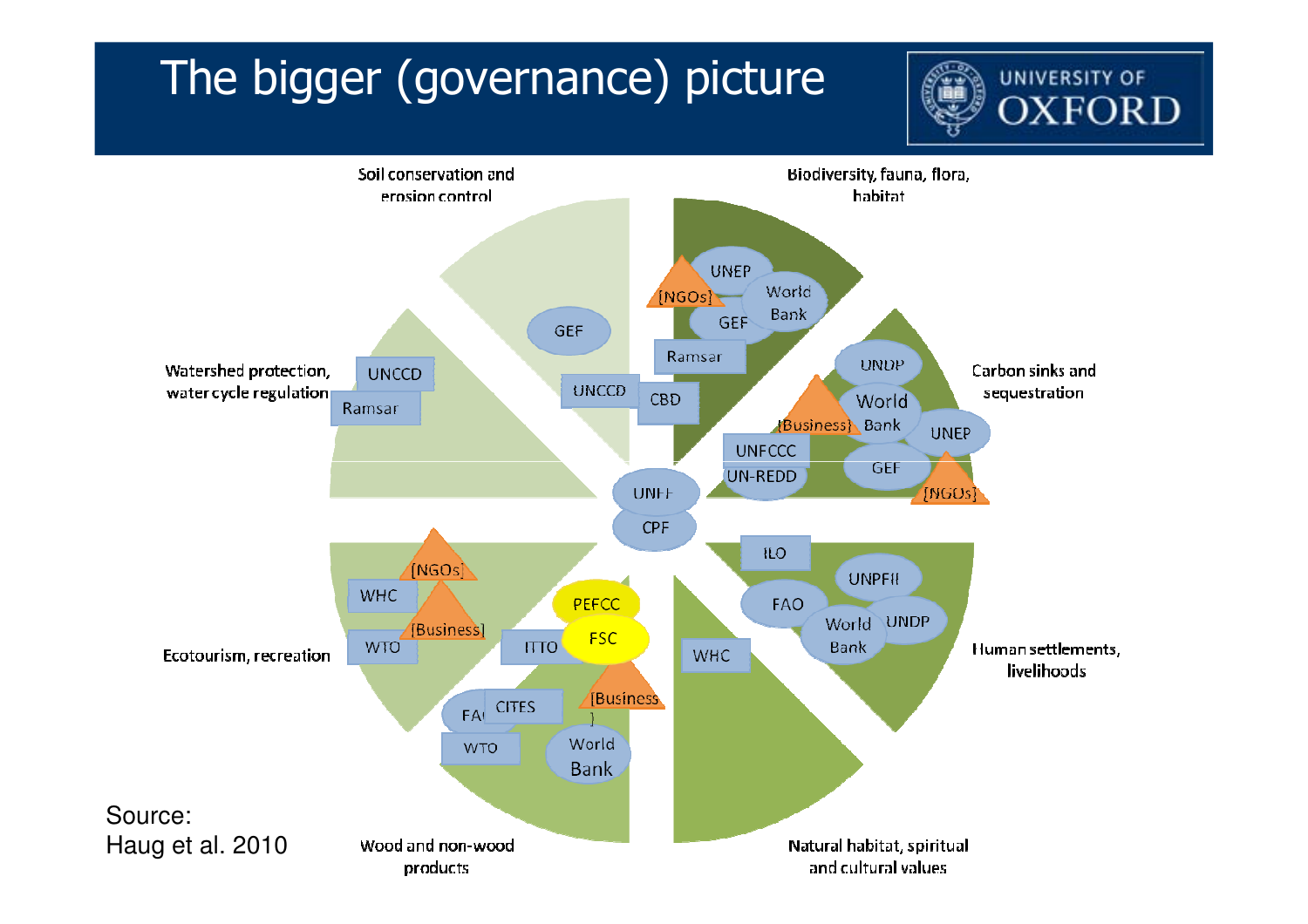### Forests in the climate regime





**UNIVERSITY OF**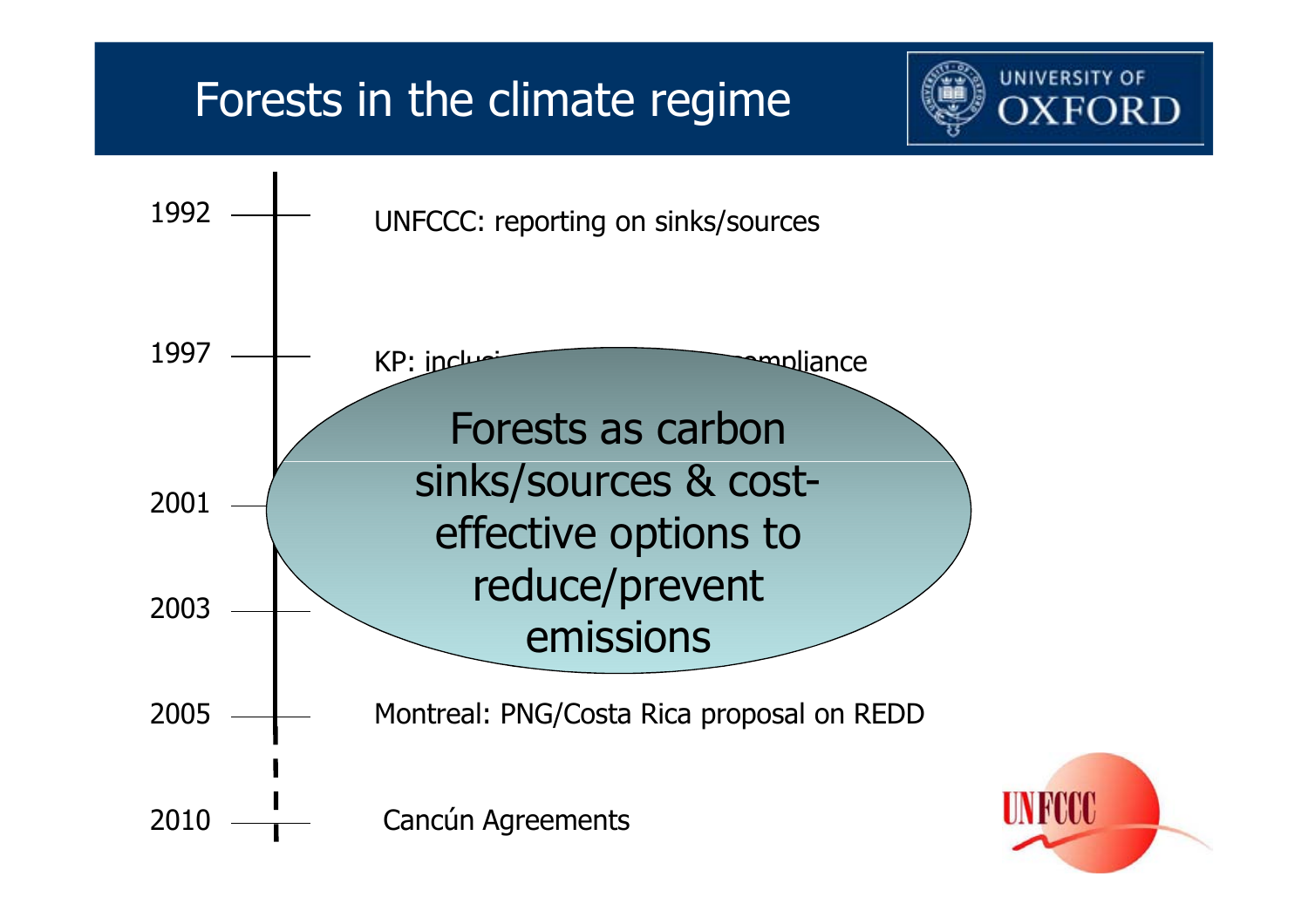### Forests in the biodiversity regime





**UNIVERSITY OF**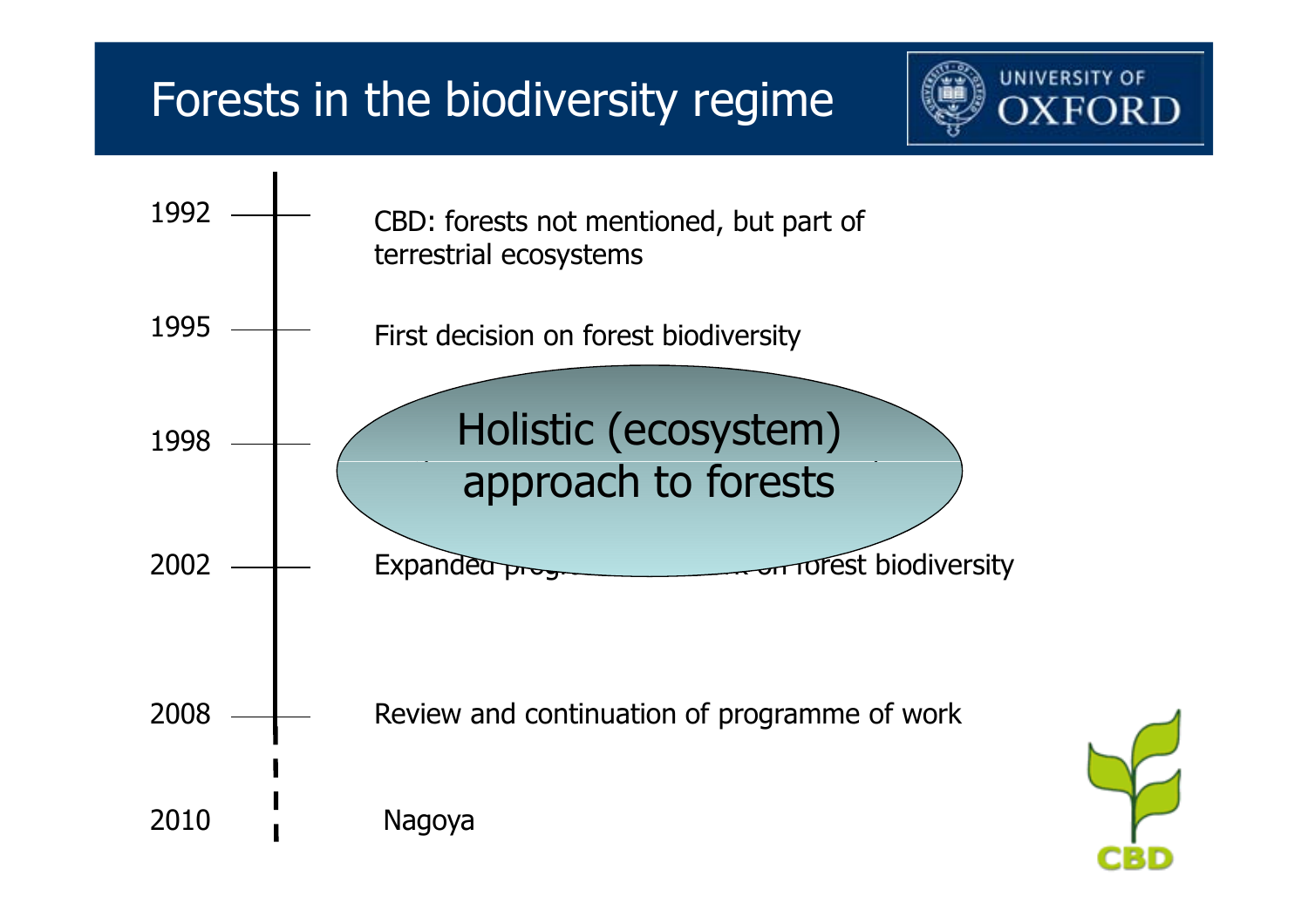## Outcomes of interactions (1)



Sinks in the CDM

- Monoculture plantations<br>• CM trace
- GM trees
- Invasive alien species



• Economic incentives *vs* weak safeguards<br>(buty afferectation/referectation.cnh*use*r (but: afforestation/reforestation only very slowly taking off in CDM)

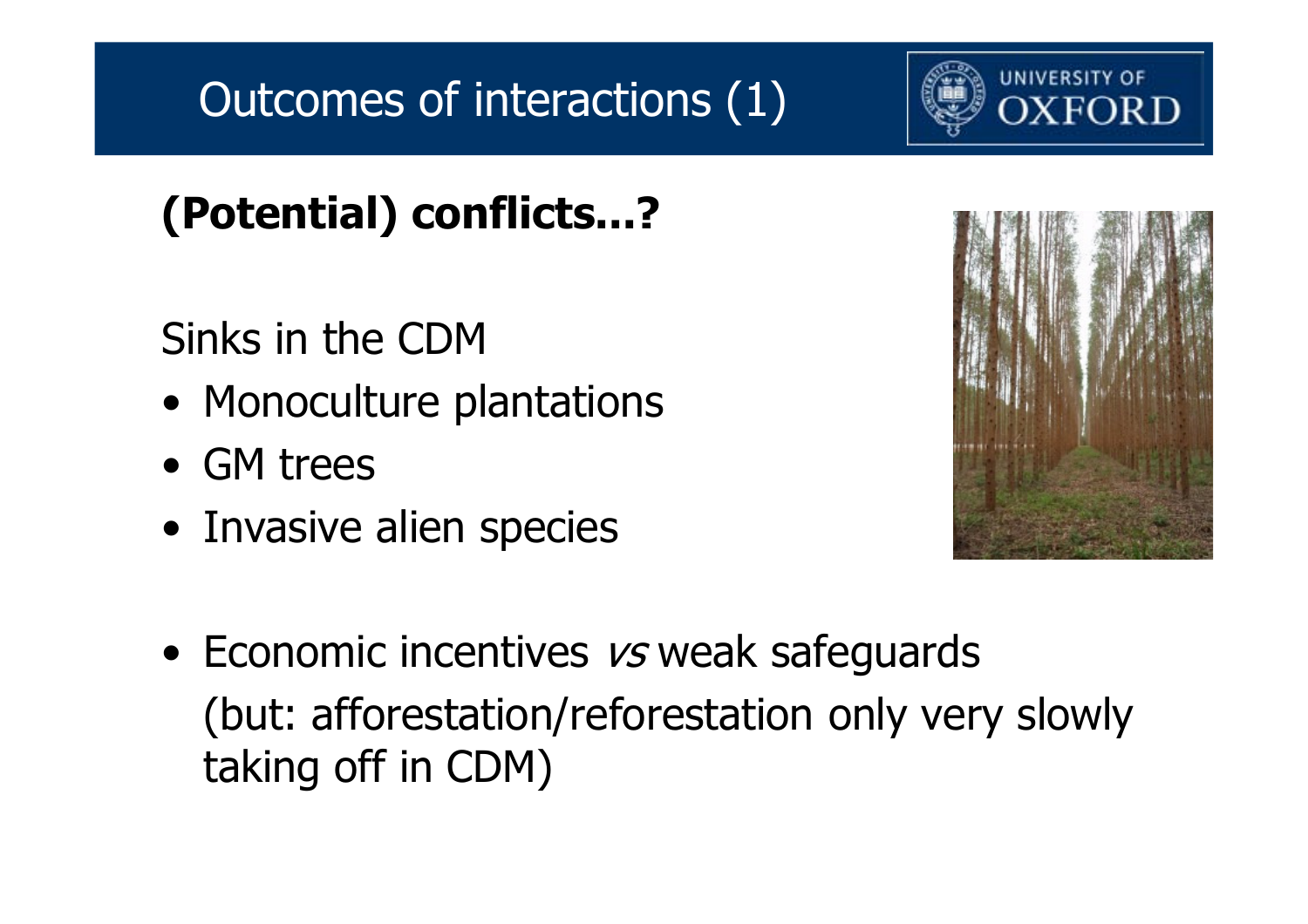Outcomes of interactions (2)



## ...or (potential) synergies?

- Preventing deforestation promotes conservation of forests and prevents emissions
- Biodiversity impacts of REDD+ will depend on its specific design:
	- –Scope and definitions
	- –Type of funding
	- –Biodiversity leakage

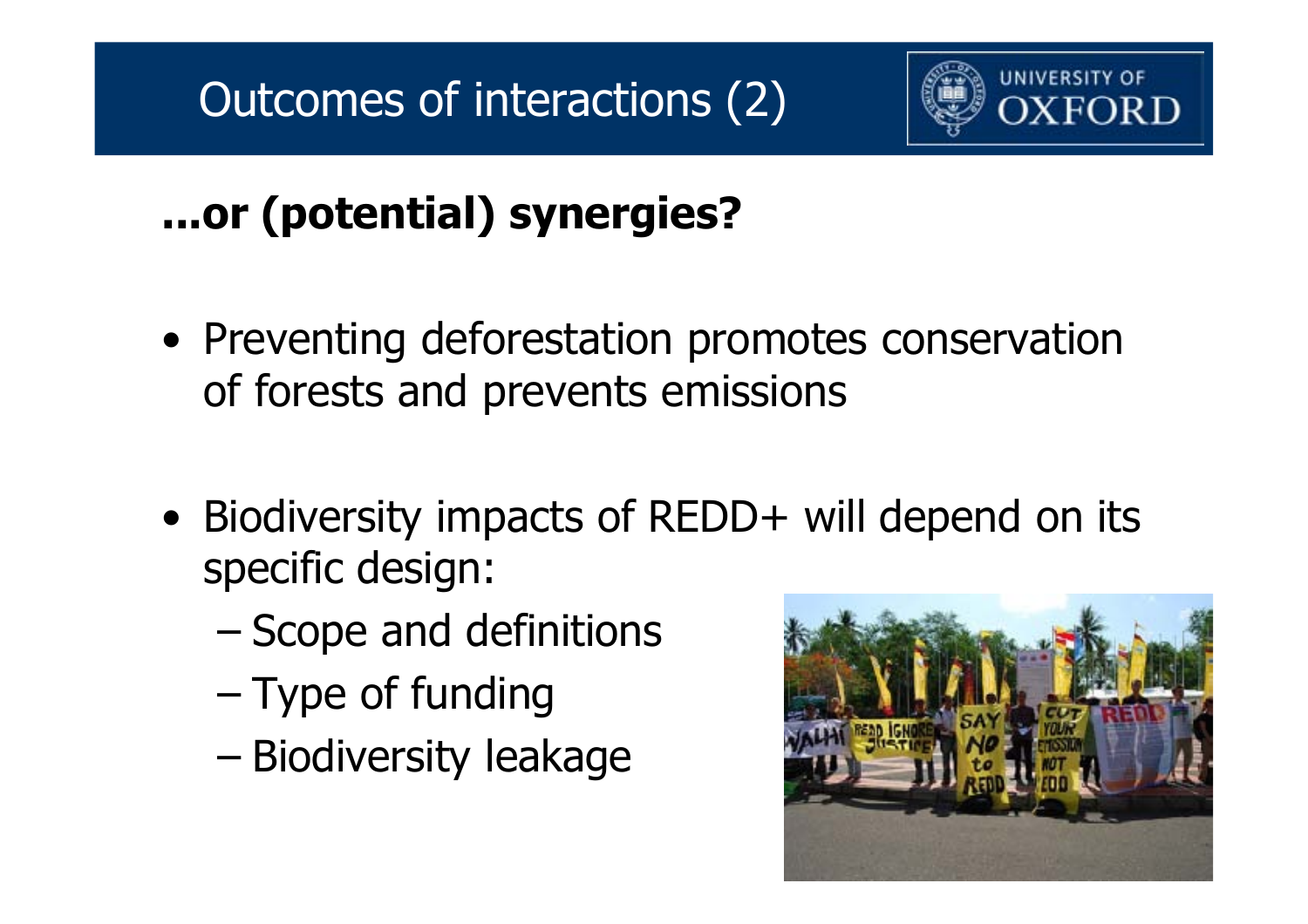



#### Conflict avoidance techniques

- Drafting
	- –Reviewing potential impacts on other treaties
- Treaty interpretation<br>Calvita sive mear
	- –Only to give meaning to ambiguous provisions
	- –Judicial bodies or foreign policy advisers
	- –Tool for harmonization?

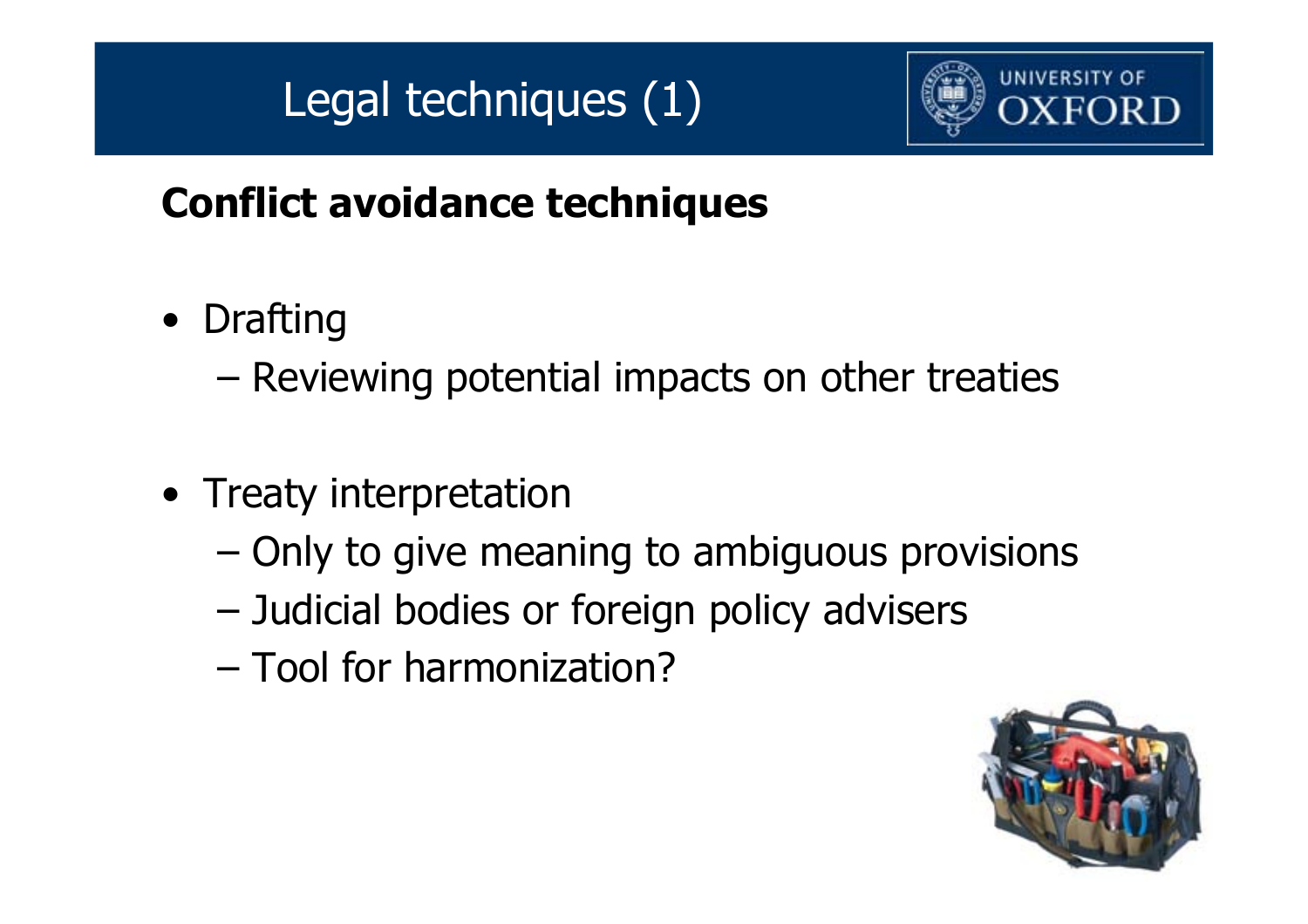



#### Conflict resolution techniques

- Conflict clauses
	- –Art. 2.1 Kyoto: "take into account" relevant MEAs
	- –Art. 22 CBD: what is a "serious threat" to<br>hiodiversity? biodiversity?
- Conflict resolution rules
	- –Lex specialis
	- –Lex posterior

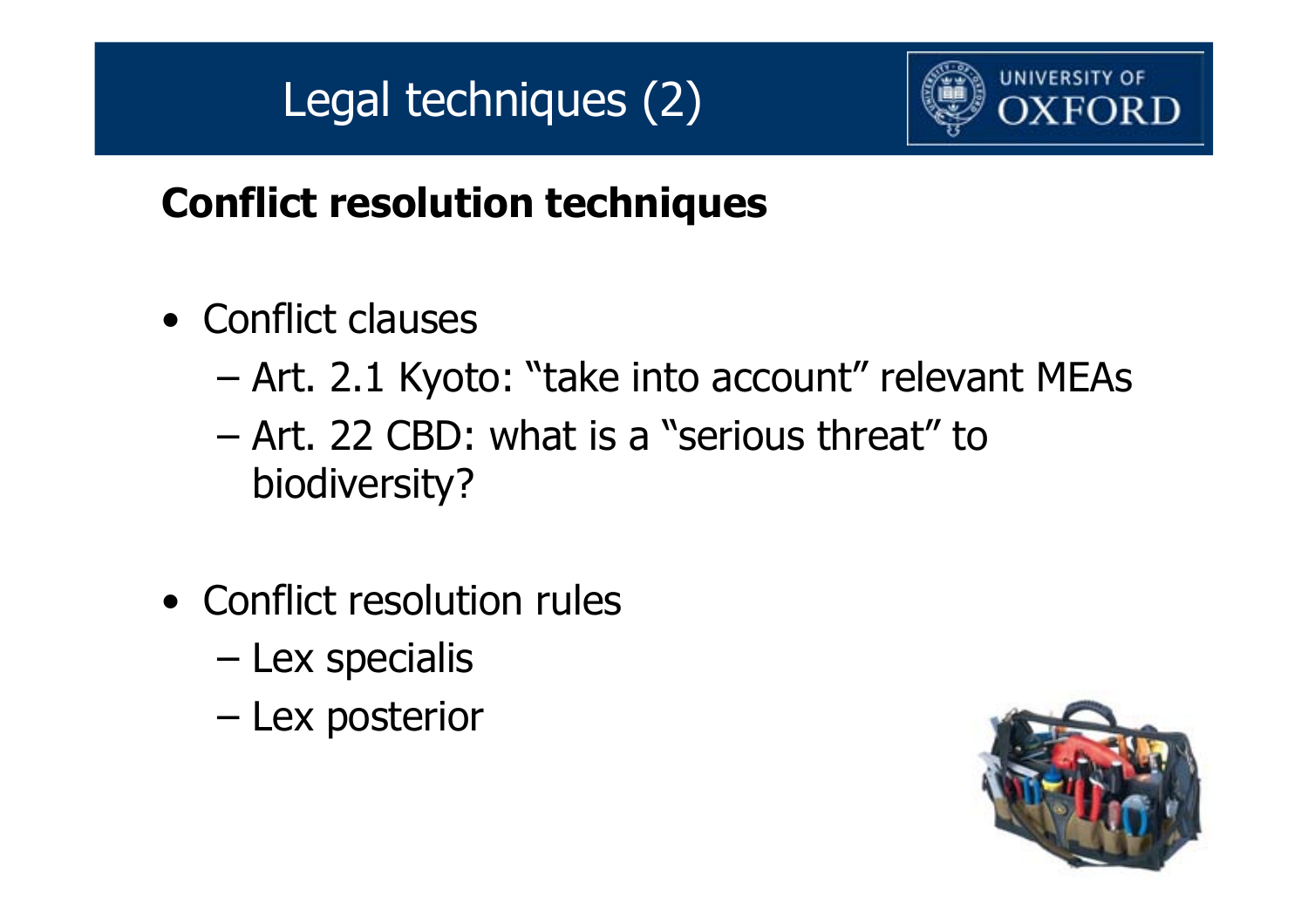



#### Challenges for international law

- What's the conflict?
	- –Conflict of norms or conflict of policies?
	- –COP decisions and the law of treaties
- Why establish hierarchies?
	- –Is there an overarching norm?
	- –Towards a dual effectiveness test?

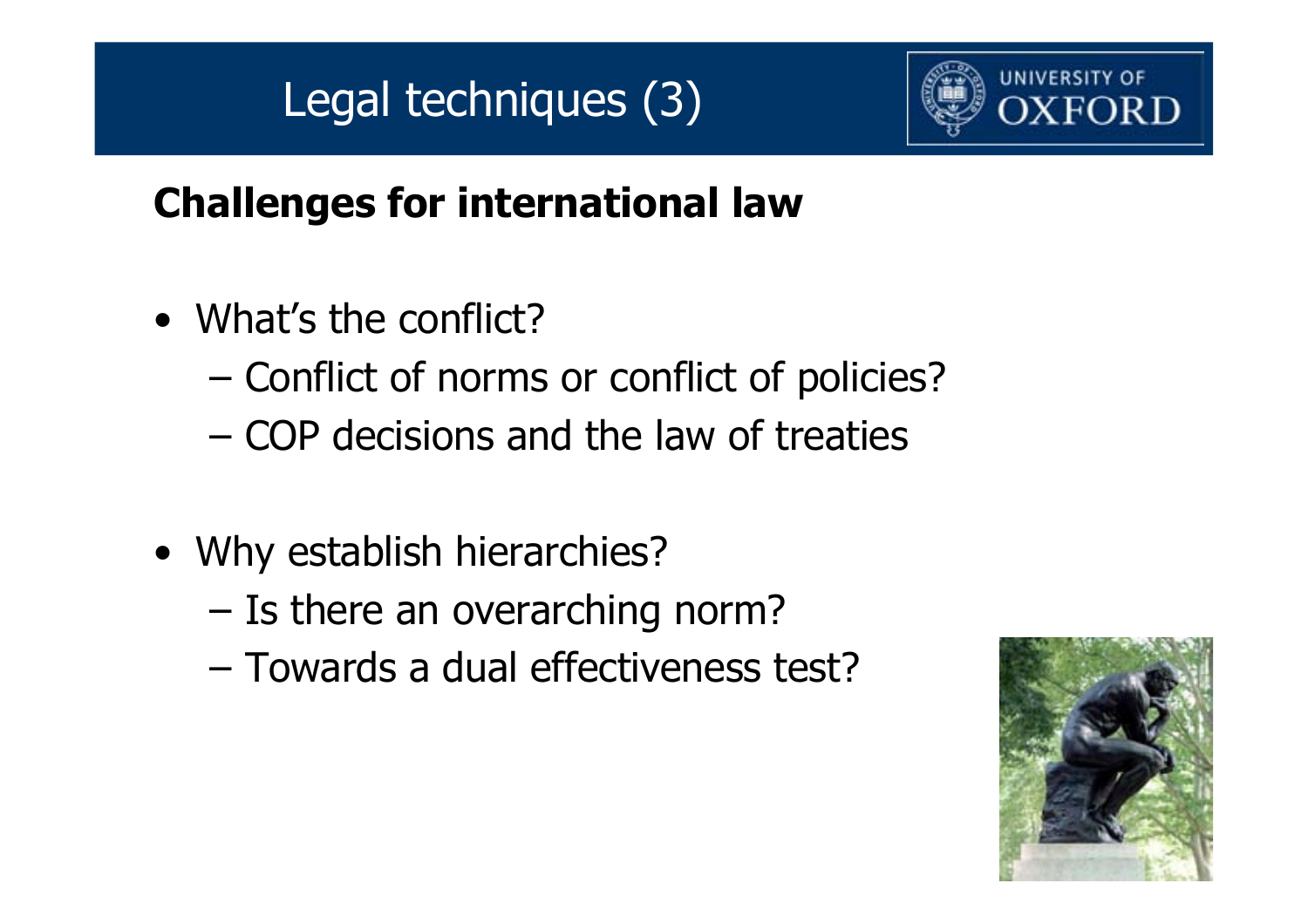

### The COPs: passive/aggressive

- UNFCCC: mainly reacting to other COPs' activities
- CBD: various decisions on climate and biodiversity
	- –Emphasizing ecosystem-based approaches
	- –Established expert groups for research on climate<br>and hiodiversity and biodiversity
	- –Suggestion to cooperate on developing<br>hiodiversity safequards (Nagova) biodiversity safeguards (Nagoya)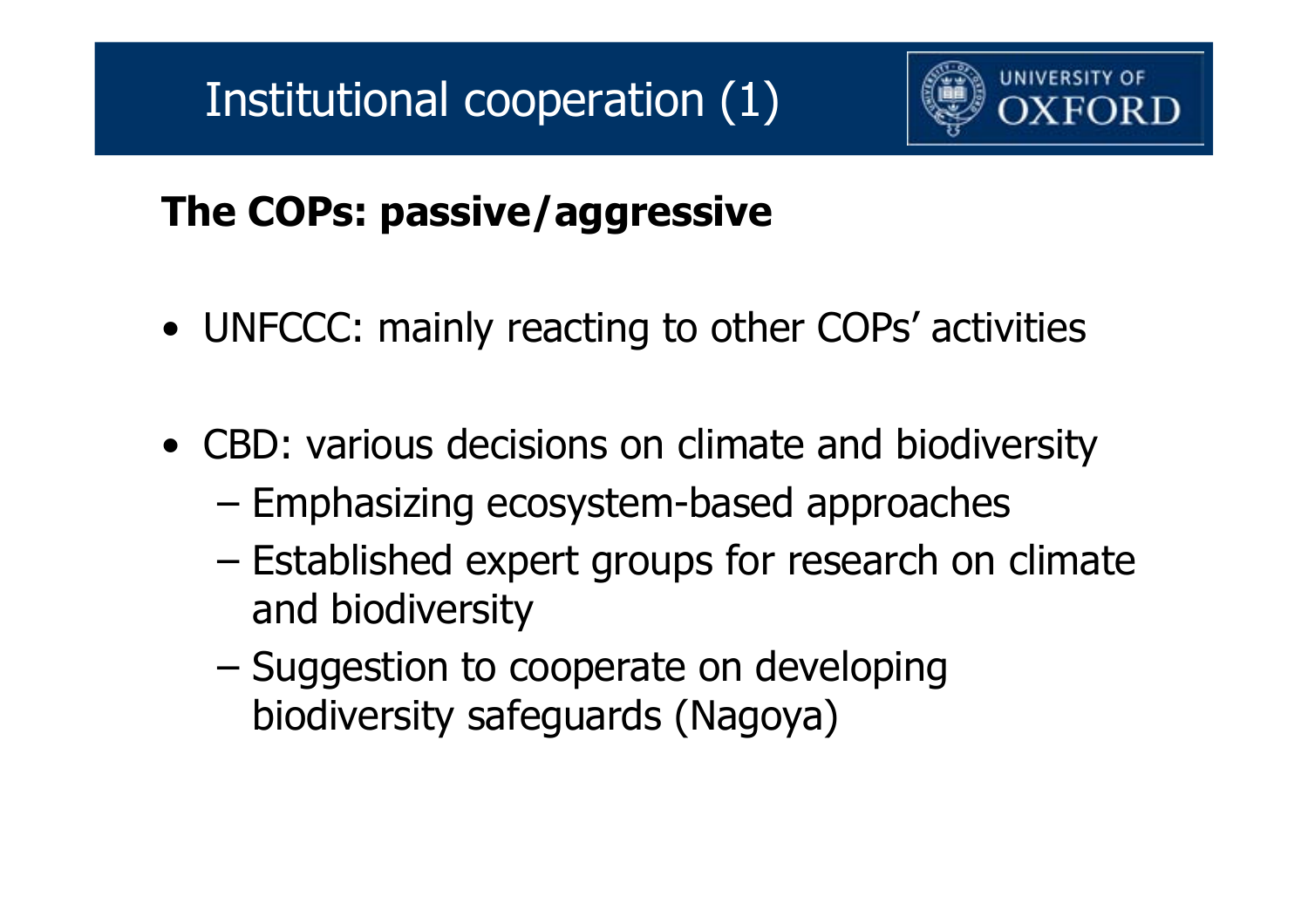

### The Secretariats: integration by stealth?

- Joint Liaison Group
	- –Includes all Rio Conventions
	- –Mainly information sharing
	- –Explored options for co-benefits
- CBD's Executive Secretary very active<br>Dranased advisery group for bilater
	- –Proposed advisory group for bilateral REDD activity
	- –Offered to support UN-REDD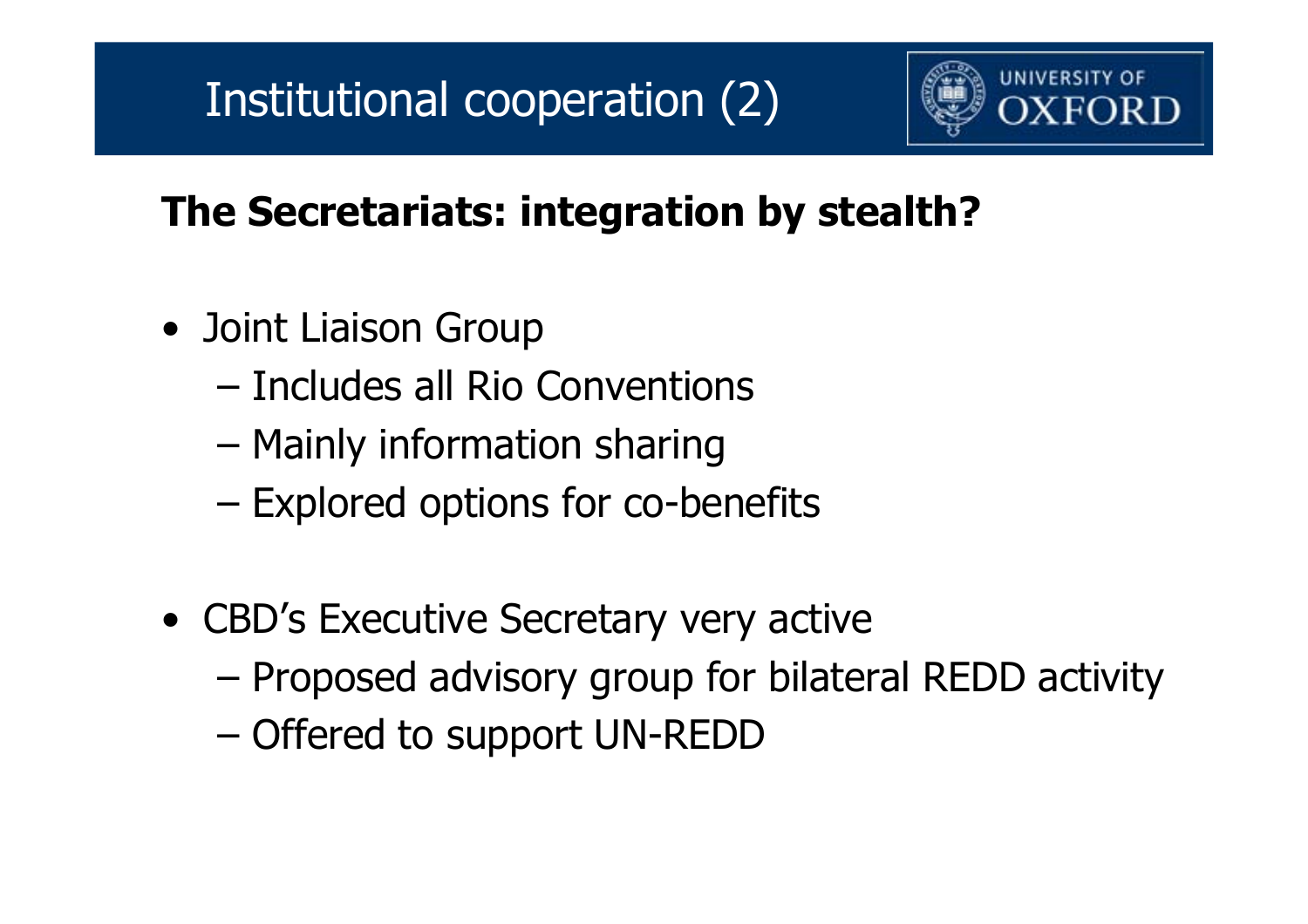

## Challenges for institutional cooperation

- Incongruent memberships: barrier to 'importing' norms from other treaties
- Legal status of secretariats
	- Limits formal cooperation possibilities (e.g. MoU)
- Legitimacy and accountability of inter-<br>institutional cooperation institutional cooperation

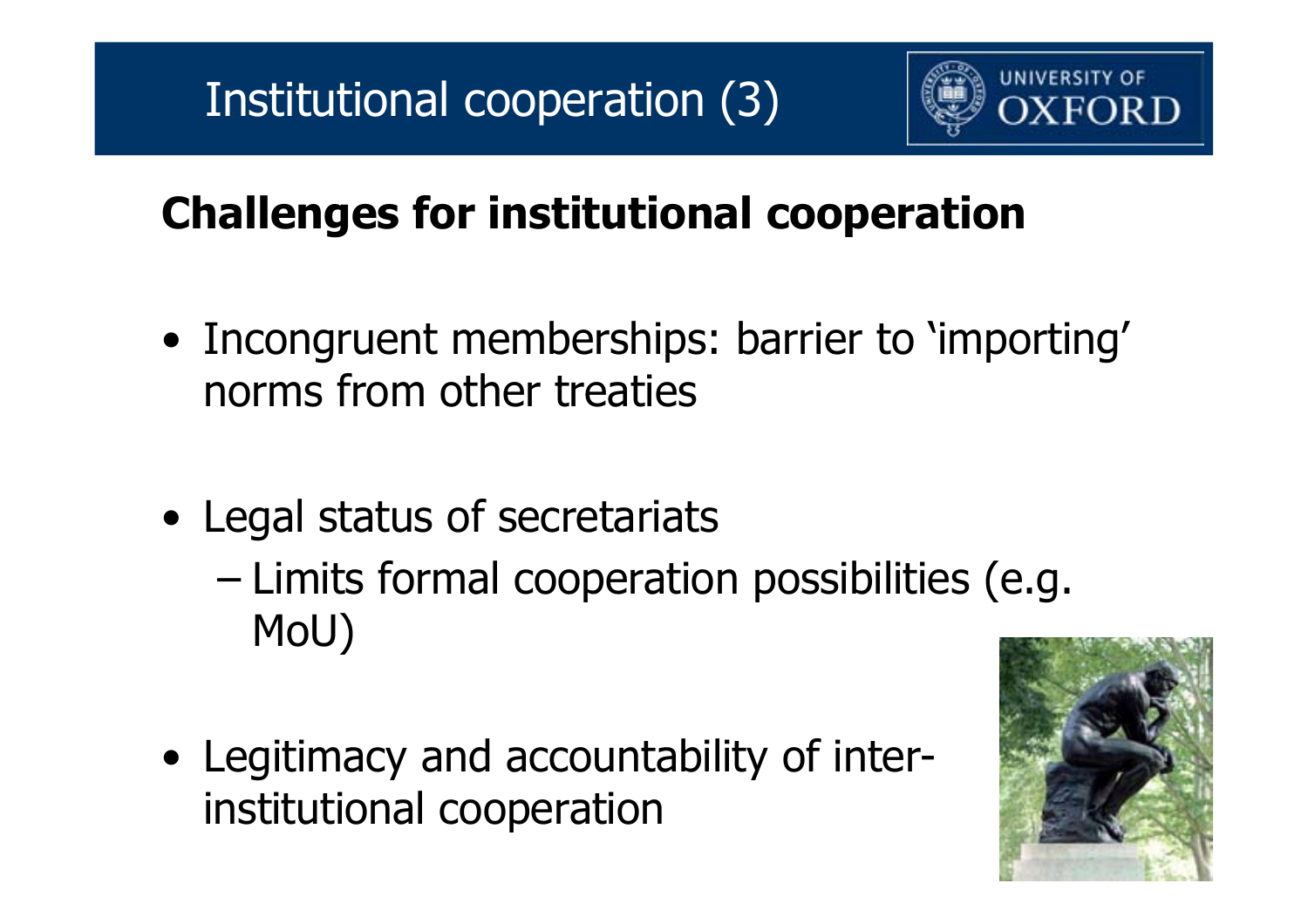



#### Autonomous interplay management

- Governments
	- Sustainability criteria (and monitoring)
	- EIA/SEA requirements
	- $-$  Exclusion of LULUCF projects
- Non-state actors<br>Ferest sertifie
	- –Forest certification (e.g. FSC)
	- –Voluntary carbon market standards (e.g. CCB)
- But: leaves overall relation between treaties unclear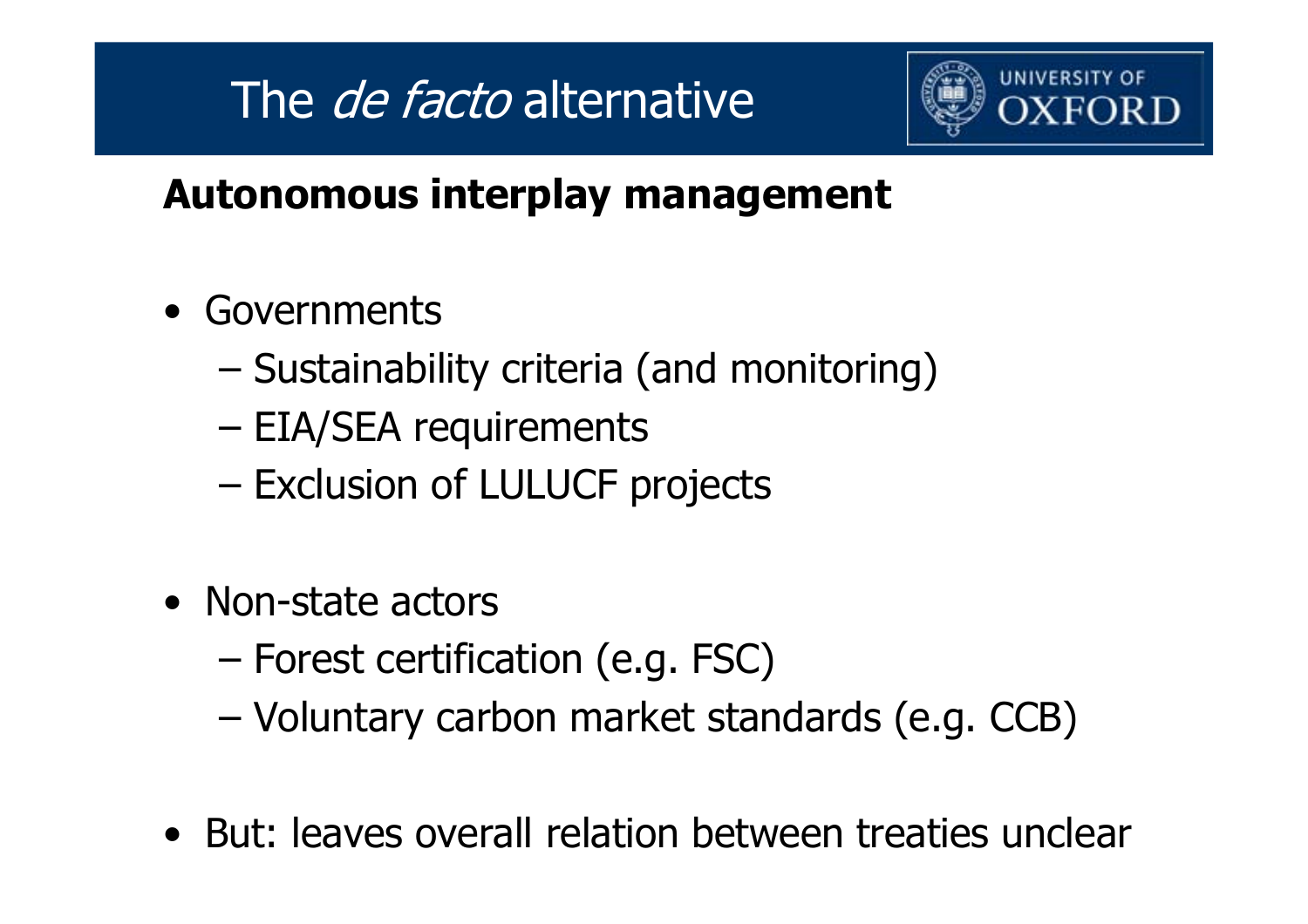



- Forests are important for many different reasons:<br>Finitesce illustes east effective sarbon
	- – UNFCCC/Kyoto: cost-effective carbon sinks/sources
	- –CBD: ecosystem-based approach

- Leads to (potential) conflicts and synergies<br>Conflicte: UUUICE/CDM rules
	- –Conflicts: LULUCF/CDM rules
	- –Synergies(?): REDD+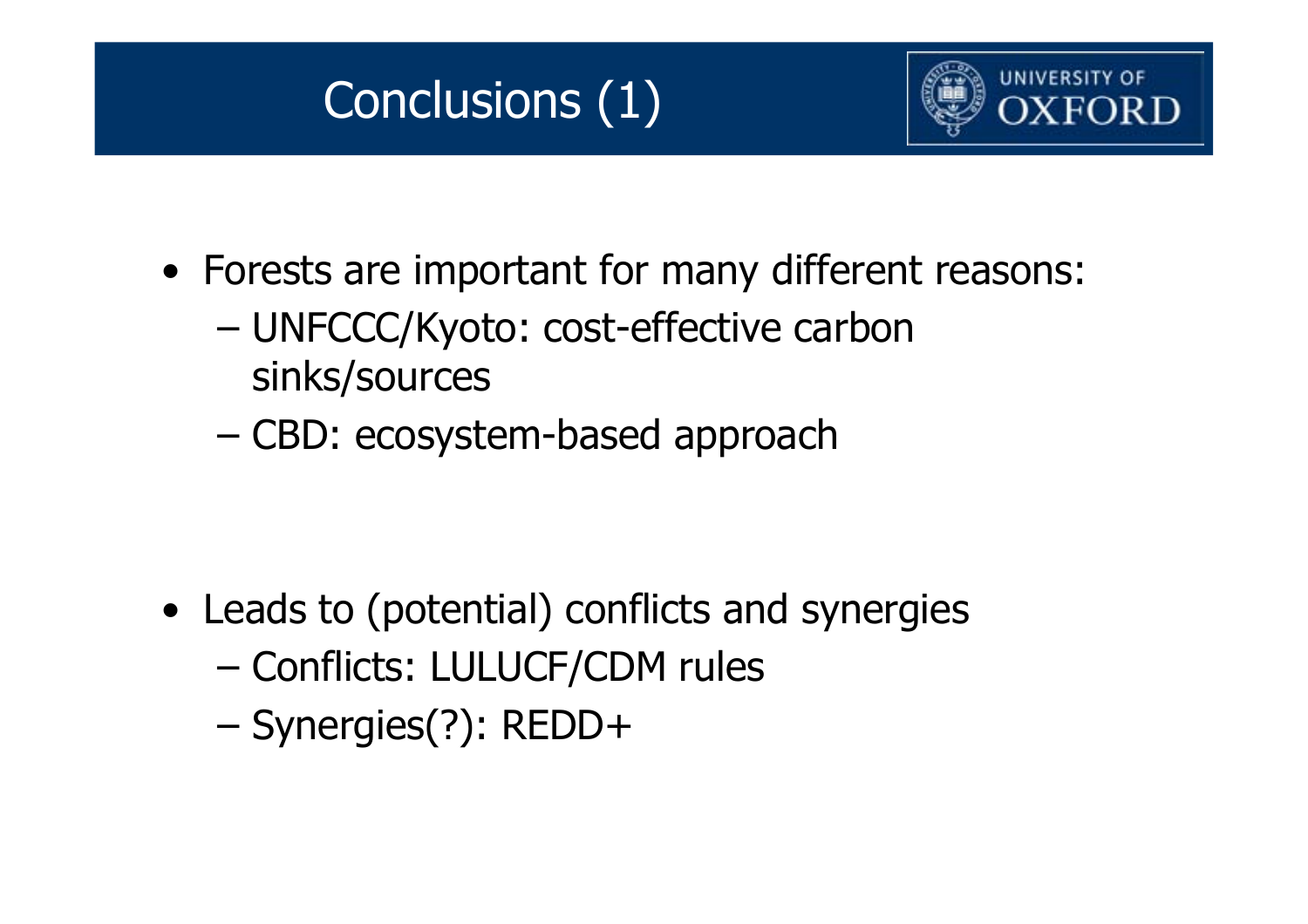



- Conflict resolution techniques inherently limited, but<br>• some legal tools are available (e.g. drafting some legal tools are available (e.g. drafting techniques; treaty interpretation)
- Institutional cooperation good for raising awareness, but sovereignty concerns remain
- In the meantime, autonomous management as  $de$ <br>facto way forward facto way forward